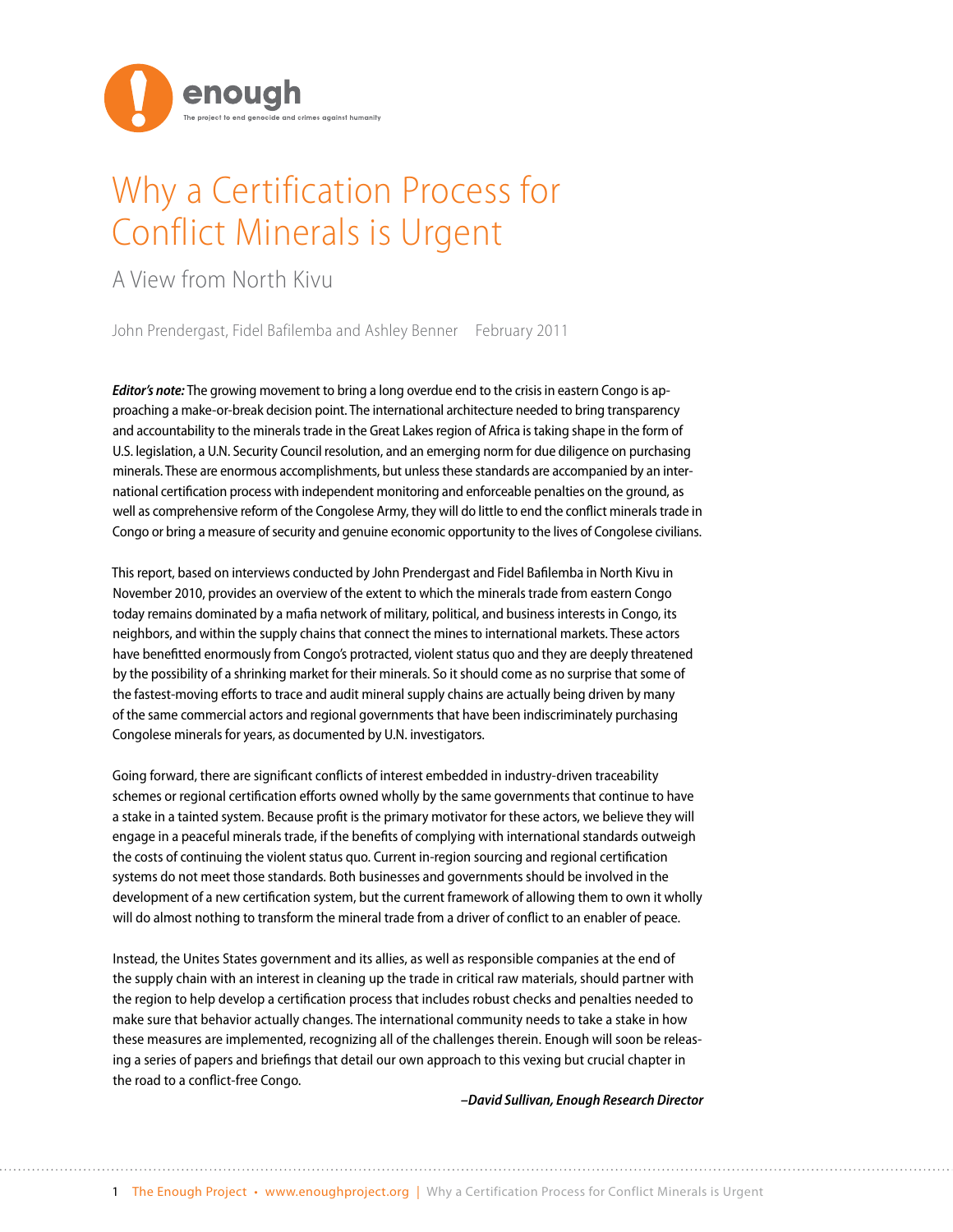## Walikale, Incorporated

In the context of the horrific atrocities perpetrated in eastern Congo, a large mineral deposit in the Walikale area of North Kivu has become an illustrative driver of political and security developments in the East. This past summer, the mass rape of over 300 women in Walikale was a shocking reminder of the humanitarian implications of the unregulated minerals trade in Congo, and the failure of the state to protect its citizens.<sup>1</sup> Until there is a certification system that takes the profits from illegally and violently extracted minerals out of the hands of the armed groups and begins to channel them toward security and economic opportunities for local communities, the incentive structure will remain biased towards impunity, conflict, and a predatory state.

The calculations of the main players in eastern Congo are influenced in large part by their attempts to access and control the extraction, taxation, transport, and trade of the minerals in Walikale and other places like it. This report is not intended to provide an in-depth analysis of all of the stakeholders in Walikale, but to outline the vast commercial enterprise that has had and continues to have disastrous effects on the people of eastern Congo.

A tantalum mine in North Kivu. Without an on-the-ground monitoring system, commanders continue to operate mines and export minerals today.

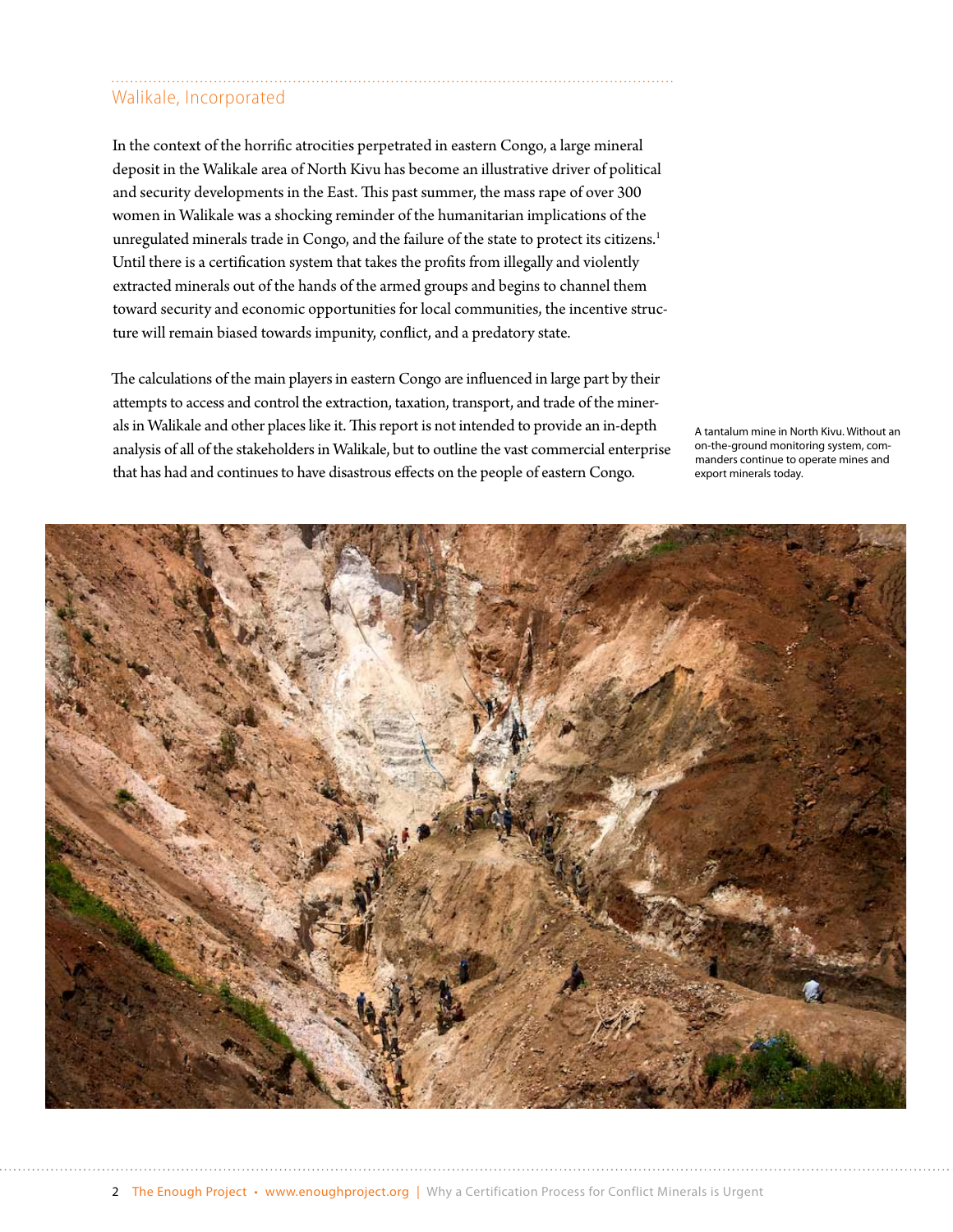Mines in Walikale territory are particularly rich in tin ore (cassiterite) and tantalum ore (coltan), as well as gold, and are almost exclusively under the control of various armed groups, including the Democratic Forces for the Liberation of Rwanda, or FDLR, the Mai Mai Cheka militia, and units of the Congolese army, or FARDC. The commanders of these armed groups, who claim to be fighting each other to protect the interests of their respective ethnic groups, have become business partners in Walikale, earning millions of dollars per month from extracting, heavily taxing, transporting, and trading minerals. Militias representing the interests of Tutsi, Hutu, and other Congolese ethnic groups, especially the Mai Mai groups who claim to protect non-Rwandaphone Congolese groups, that have previously fought now collaborate for the spoils of war.<sup>2</sup> Rwandan traders purchase minerals from the same armed group that helped perpetrate the Rwandan genocide. Congolese "civil defense" Mai Mai militias in the area get protection from the army while at the same time working directly with the rebel groups. Congolese army officers as high as the Deputy Army Commander personally control whole mines. As the United Nations Group of Experts report stated in November 2010, "Military involvement in Bisie [Walikale's main mine] had become so institutionalized that a civilian… arrived recently from Maniema and purchased a weapon and a military uniform to facilitate his





Tantalum ore and gold. Up to \$1.3 billion worth of these minerals are exported from Congo yearly.

involvement in the trade."3 At the same time, all of the mining in Walikale is artisanal, rather than industrial, and carried out by thousands of miners, making organization, safety, and security nearly impossible to control.

This huge commercial enterprise, which some Congolese have unofficially dubbed "Walikale, Incorporated," is overseen for the most part by Congolese army officers. The United Nations reported last month that it had received credible evidence that an entire sector of the army in 2010 "was created for the explicit purpose of benefiting from the mineral trade. Its deployment follows the outlines of one of the Province's main cassiterite and gold zones."4 The majority of these officers are part of the former Rwanda-backed rebel group CNDP, who, after having reached a deal with the Congolese government in 2009, have been subsumed into the national army. Although they now wear Congolese army insignia on their shoulders, they remain an autonomous cohesive unit within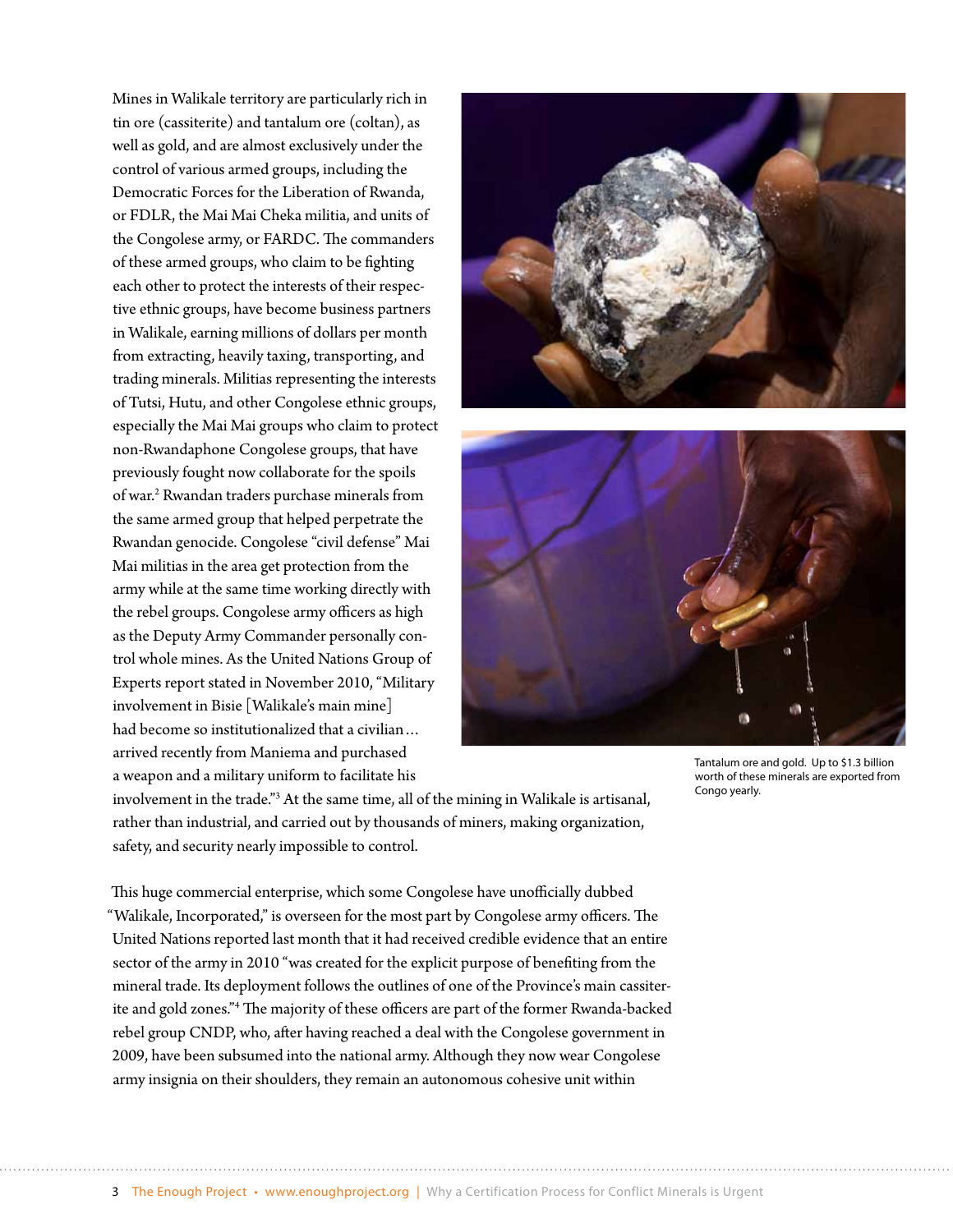the larger army with separate command structures. They have also resisted efforts to be redeployed outside the Kivus and have actually doubled their troop numbers over the past year from 5,200 to 11,000 soldiers. For example, the military sector set up to expressly control the minerals trade reports to ex-CNDP Col. Claude Mucho, who directed the recruitment of child soldiers between 2003 and 2009.<sup>5</sup>

This collection of high ranking armed officials acts as a kind of Board of Directors for Walikale, Inc., and has been "looting and burning entire villages and torturing and raping civilians in the course of their operations [in 2010]," according to local civilians reporting to the United Nations.<sup>6</sup> Mining in Walikale has led to competing chains of authority within the army, as different officers compete for control over mines and retreat from villages where they were sent to protect civilians. These personal rivalries render army reform, one of the most critical elements needed to help end the war, much more difficult.

CNDP officers have secured three-quarters of command posts and minerals operations in Walikale through several armed battles that have pushed the FDLR and Mai-Mai groups out of the area. At the same time they have struck unnatural alliances with elements of leadership of their long time enemies, the FDLR. That has been the case for ex-CNDP Lt. Col. Yusuf Mboneza, whose 212<sup>th</sup> FARDC brigade stood by while a Mai Mai militia allied with the FDLR raped over 300 women in Luvungi village in Walikale in the summer of 2010. In fact, internal disputes over which units could control the mineral trading routes in the area led the army to abandon its posts at Luvungi and the surrounding area of Mubi-Ndjingala, in order to move to mines.<sup>7</sup> Lt. Col. Mboneza's troops reportedly vacated their positions repeatedly before Mai Mai attacks on mineral sites in Walikale in 2010. The head of the former CNDP and indicted war criminal, Bosco Ntaganda, has also involved himself in this alliance, rescuing Mboneza from arrest last year and partnering with him in minerals deals, despite his links to the Mai Mai Cheka militia and FDLR.<sup>8</sup> Army and CNDP officers also tax the FDLR's minerals that transit through their areas of control, and Ntaganda remains deputy commander of the Amani Leo "peacekeeping" operations.

#### Proliferation and Fragmentation of Armed Groups

At the same time, there is also a proliferation and fragmentation of armed groups in eastern Congo. The Tutsi-dominated CNDP, which remains the most powerful military actor in the east, has it both ways: the CNDP was officially "integrated" into the FARDC in 2009 but in reality is in direct operational control of large areas of land and vast amounts of resources, maintaining its own command and control structure as a separate force within the government army. The CNDP is expanding its reach, from Beni in the northeastern Province Orientale to Fizi near the Burundi-Tanzania border. The core issue for the CNDP is the protection of Tutsi economic interests and refugee return. They are fragmented, but this factionalization is exaggerated.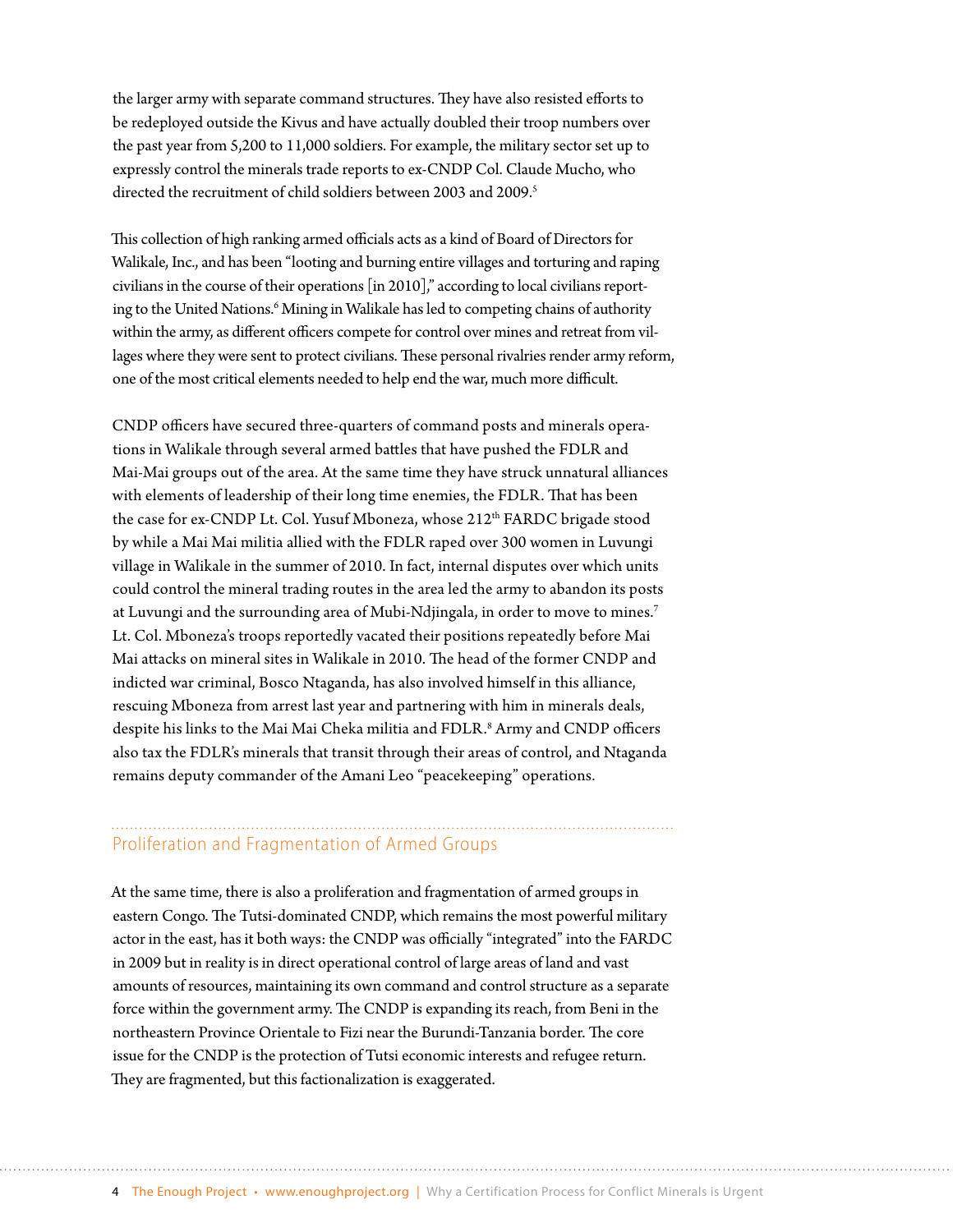

More troubling than intra-CNDP conflicts is the extent to which breakaway CNDP elements are aligning with other groups opposed to Rwanda, the CNDP's former sponsor. Ex-CNDP elements that remain loyal to their former leader Laurent Nkunda, including Colonel Emmanuel Nsengiyumva, as well Gadi Ngabo's forces have been reported to be part of the growing constellation of armed groups opposed to both Rwanda and the Government of Congo in the Kivus. This is also reported to include a number of Mai Mai groups and FDLR units, and is rumored to be connected to Rwandan dissidents Lieutenant General Faustin Kayumba Nyamwasa and Patrick Karegeye, whose activities are described below. These groups are based in Rutshuru territory, between Virunga National Park and Uganda's Bwindi Park, and are reportedly responsible for the attack on Virunga park rangers on January 24, 2011.

The Rwandan Hutu FDLR has been undergoing a political and military transition. However, the FDLR is still a powerful force, kept alive by the exploitable resources in eastern Congo and its ready supply of arms from past alliances and weapons deals with the Congolese army. The FDLR has suffered some losses to demobilization/reintegration efforts, with force numbers down to 3,500 fighters from an estimated 5,800 in 2007. However, the militia's command structures are largely in place, with few to no mid- or high-level defections. Moreover, it is heavily recruiting combatants in Masisi and Rutshuru in North Kivu, mostly child soldiers, and re-recruiting demobilized FDLR fighters.

A CNDP checkpoint in North Kivu, where minerals traders are forced to pay bribes to armed commanders. Similar armed checkpoints exist in Walikale.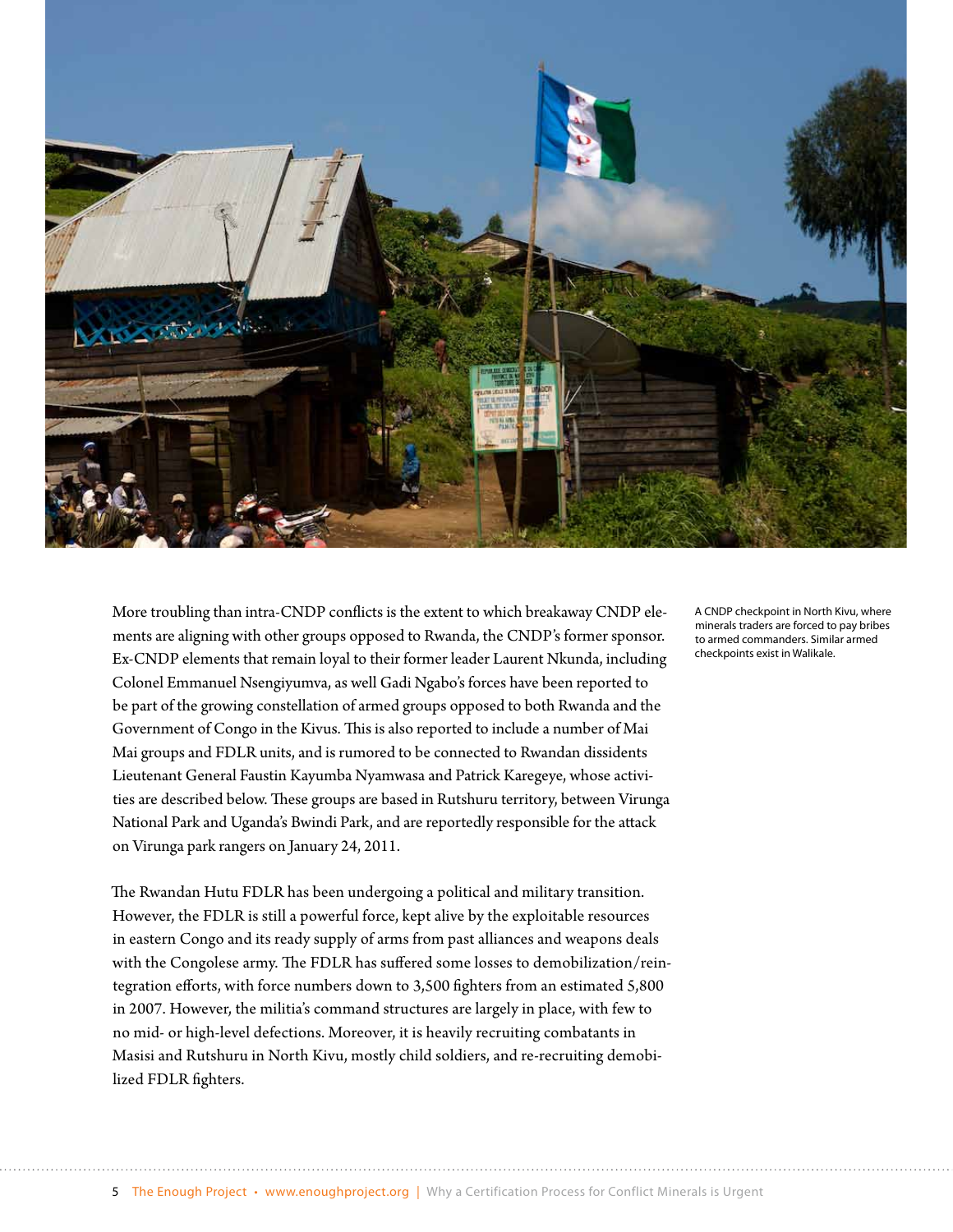The FDLR has been pushed back from fixed positions around bigger mines and has become more localized and connected to local allies, with some places the sites of major crimes against humanity. The period of the FDLR as a large army occupying huge areas was a short-term phenomenon, but it continues to survive, its command and control largely intact. The FDLR wants to morph into a new organization, recognizing that it is currently not an appealing "brand." In fact, its links with the political leadership in Europe have weakened, as many fighters have become disillusioned with the Europeanbased leaders who never see the battlefield. In recent years, FDLR commanders on the ground in Congo have been sending money to political leaders in Europe but getting little in return. The arrests of FDLR external leaders Straton Musoni, Ignace Murwanashyaka, and Callixte Mbarushimana in 2009 and 2010 in Germany and France have thus not had a crippling effect on the group. The armed FDLR commanders see themselves as a legitimate political opposition to Rwanda, despite the crimes they have been responsible for in Congo and Rwanda. Any deals they can do with General Nyamwasa or other Rwandan opposition serve their purposes. They want somehow to forge new political alliances, protect some of the veteran FDLR leaders, and create a new organization that distances itself from the FDLR's sordid past. At the same time, the Rwandan army has been increasingly crossing the border in response to the growing anti-Rwandan coalition.



Militias at the mines. A CNDP commander stands over young miners as they work.

### Regional "Shareholders": Rwanda and Uganda

#### Rwanda

The role of Rwanda in Walikale, Inc. is complicated and difficult to document but undeniable.9 Moreover, recent military developments indicate that this role may escalate in the coming months. Although the Government of Rwanda privatized the militaryindustrial complex that systematically extracted tantalum ore and other resources from eastern Congo during their occupation of that region from 1998-2003, private business interests with high-level connections to the government remain heavily invested in this trade.<sup>10</sup> Rwandan business interests work directly with CNDP and FARDC units to purchase minerals in Walikale, using their military protection to avoid taxation. For example, a Rwandan trader and former bodyguard to a renegade Congolese Army commander is the largest buyer of tin ore from Bisie and, according to the U.N. Group of Experts, he works directly with Bosco Ntaganda and the Congolese army to get around all official government taxes.<sup>11</sup> Rwanda needs Congo economically, given that its plans for future economic development rely on mineral profits from the Congo. Rwanda is determined to control a share of the minerals supply chain, in order to ensure that a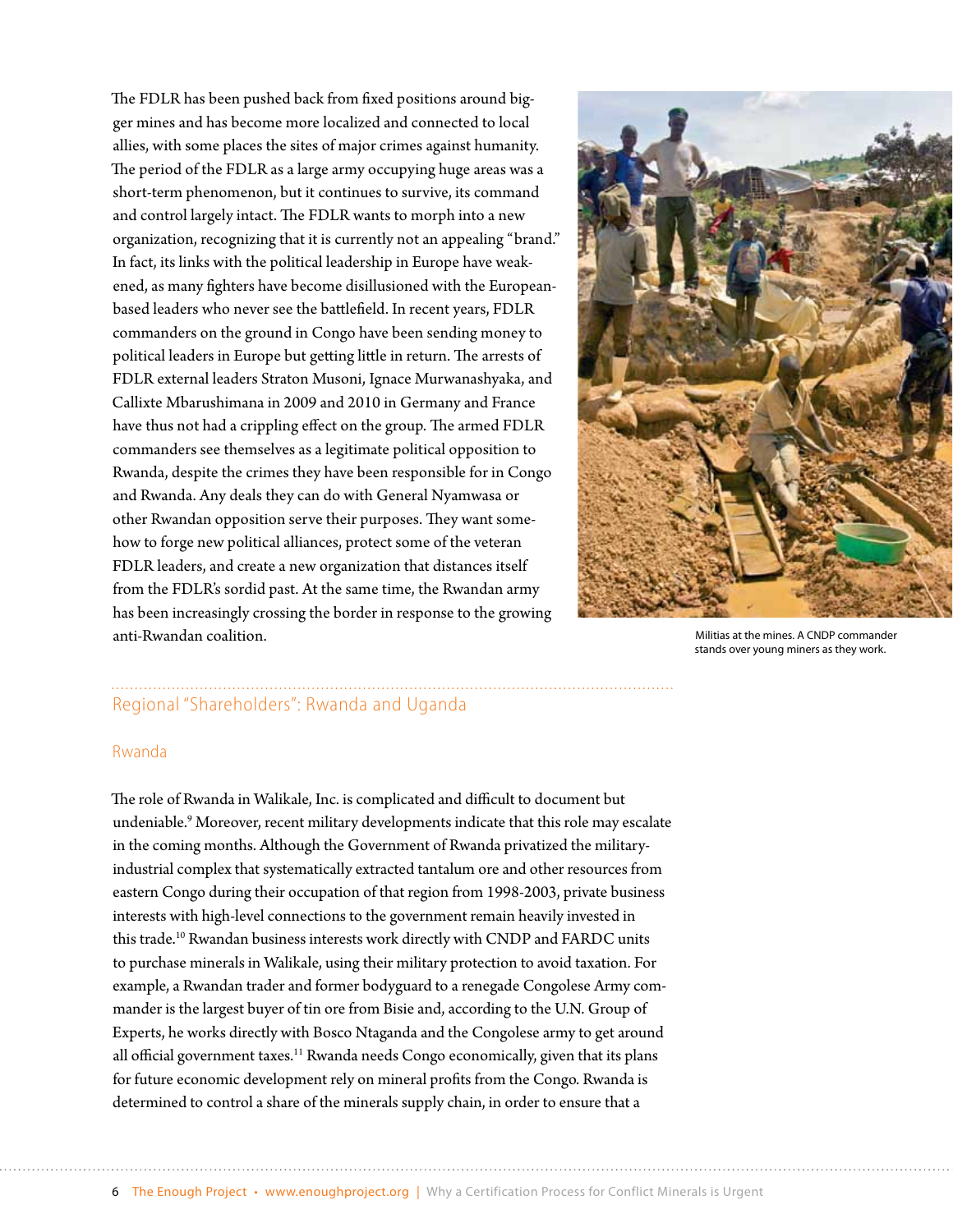large portion of the minerals continue to transit through Rwanda for processing and export. Moreover, smuggling to Rwanda is still rampant, exemplified this past December by the uncovering of a new minerals smuggling network across Lake Kivu to Rwanda facilitated by officers of the Congolese navy.12

During the run-up to Rwanda's deeply flawed elections in August 2010, a series of incidents indicated that political battles in Rwanda are being fought in eastern Congo, this time within the Tutsi community, with repercussions for Rwanda, Congo and the wider region. A coalition of former senior Rwandan officials previously part of Kagame's inner circle is growing around Nyamwasa and Karegeye, the former head of Rwandan intelligence, exiled in South Africa. South Africa is furious about the recent assassination attempt against Nyamwasa, who is attempting to build a broad-based coalition of parties and militias, from the FDLR and the breakaway group, Rally for Unity and Democracy, or RUD, on the one hand, to former senior Rwandan government officials on the other.<sup>13</sup>

Senior officials from Congo, Rwanda, and Burundi met in mid-January to discuss this rebel alliance, and official orders to assemble a company of 120 soldiers to carry out joint operations against the rebel allies have been leaked in the media but have not yet been confirmed by Kinshasa.<sup>14</sup> If this operation goes forward, it would likely have disastrous consequences for civilians living in these areas, given the appalling human rights records of these militaries.

#### Uganda

Uganda's role and influence in the battle for market share in Congo's natural resources remains significant. Uganda's primary focus is north of Walikale in the Ituri region, where it is vying to maximize benefits from the oil reserves discovered underneath Lake Edward, as well as serving as a major hub for the gold trade. Congolese authorities cite that 80 percent of the gold sold in Bunia is sold to Kampala, and Congolese army officers profit illicitly from gold sales there, exacting bribes and arresting those who refuse to pay.<sup>15</sup>

Uganda's economic interests in eastern Congo are interconnected with the political rivalry between Ugandan President Museveni and Rwandan President Kagame. Although historically allied with Kagame's regime, Uganda famously clashed with Rwanda over Congolese resources during their occupation of the country, notably fighting for the diamond-trading hub at Kisangani in 2002. Museveni appears to be threatened by the détente between Kabila and Kagame, and recent events suggest a growing rift. Museveni conspicuously absent from Kagame's inauguration on September 6, 2010, and sources in the region allege support from the Ugandan government for Nyamwasa and breakaway CNDP General Gadi Ngabo. Although Uganda did arrest Ngabo in June 2010, he was subsequently released, reportedly through the intervention of Museveni's brother, Salim Saleh, and Ngabo's forces are collaborating with a variety of militias in North Kivu.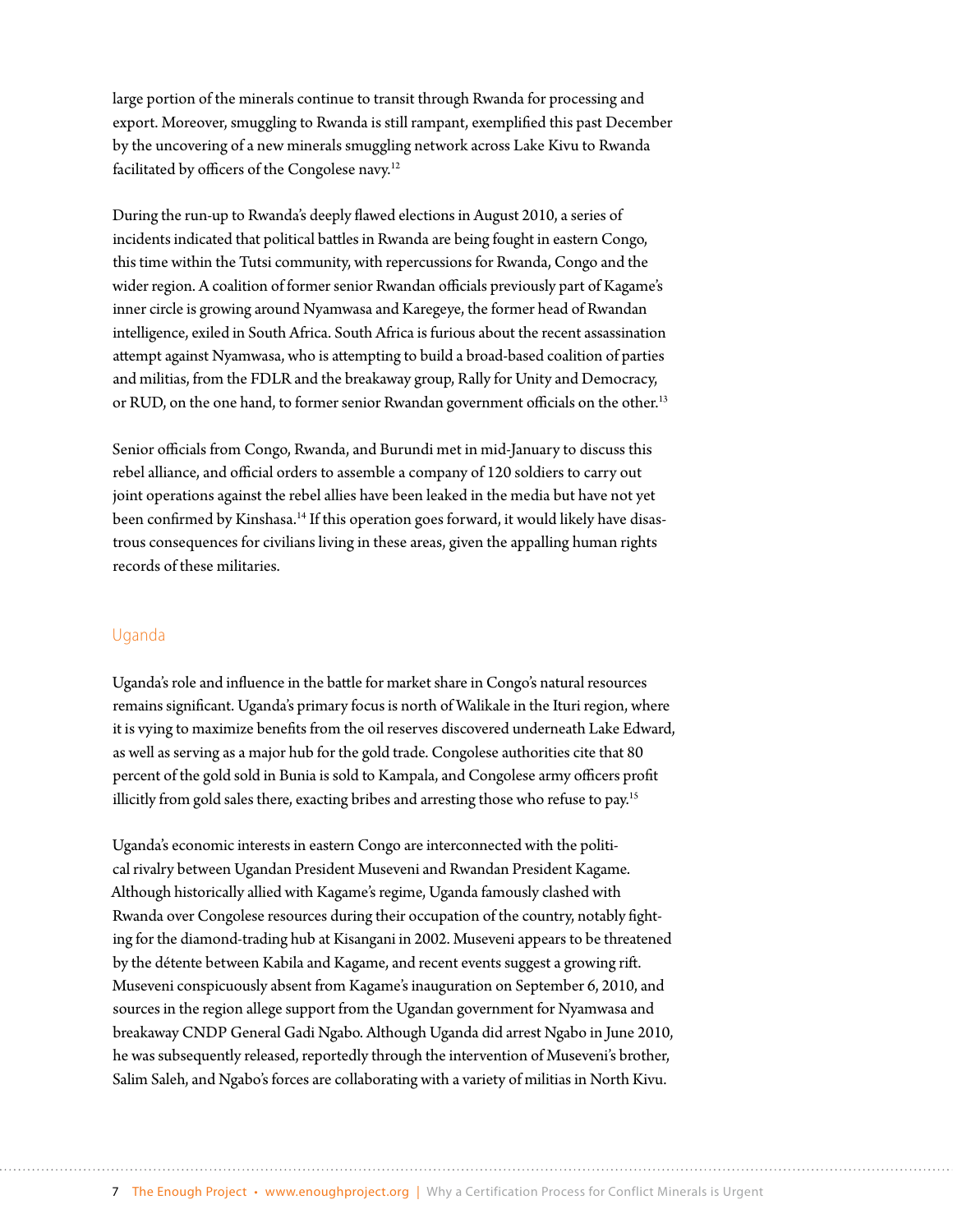# Politics in Kinshasa, Played Out in the Kivus

Kabila has limited ability to control the situation in Walikale and much of the rest of eastern Congo. The army has loyalty elsewhere, and all that Kabila has in the east is his new alliance with Kagame, as the Congolese president has lost much of his political support in the Kivus since the 2006 election. In 2006, eastern Congo voted overwhelmingly in favor of Kabila, a move that was widely interpreted more as a repudiation of the rebels who had controlled the region rather than a passionate endorsement of the president.

Since then, Kabila has done little to deliver on his promises of security and development in eastern Congo, and the alliance between Kinshasa and Kigali has not prioritized the interests of eastern Congolese. Now, as the electoral campaign season kicks into full gear, Kabila will face a significant challenge from Vital Kamerhe of South Kivu. When Kamerhe visited Goma and Bukavu in December, security forces fired on his supporters and blocked Kamerhe from holding rallies. Although the Congolese opposition remains fragmented, Kabila's political insecurity has created a moment of considerable uncertainty in eastern Congo.



### Examining the Ban

The ban imposed by Kabila in September on mineral exports from three eastern provinces (North Kivu, South Kivu, and Maniema) was put in place to target what President Kabila referred to as "a kind of mafia" involved in Walikale, Inc., following significant international attention on conflict minerals. The U.S. conflict minerals legislation combined with actions by end-user electronics companies to rigorously trace and audit the sources of their minerals worried Kinshasa. Kabila understood that the direct connection between FARDC and conflict minerals caused a major image problem internationally and within the Kivus.

Mining, however, has not stopped and the ban has resulted in a windfall for the commanders of armed groups, mainly Congolese army officers, some of whom have hijacked trucks full of minerals and are moving coltan out of Walikale by truck. Many Congolese equate the "ban" with Kabila's earlier "zero tolerance" policy for sexual violence, referring to both measures as "zero tolerance, zero consequence!" Rebel groups and other militias still control mining deposits in less accessible areas, and commanders of all armed groups are increasingly controlling mines through their agents and brokers. For example, Deputy Army Commander General Gabriel Amisi Kumba forcibly installed a gold company at a major gold mine in Walikale called Omate, while he is a 25 percent stakeholder in the company.<sup>16</sup> The general also controls at least three mining pits at

Robert, 11 years old, is one of thousands of child miners working in eastern Congo's mines.